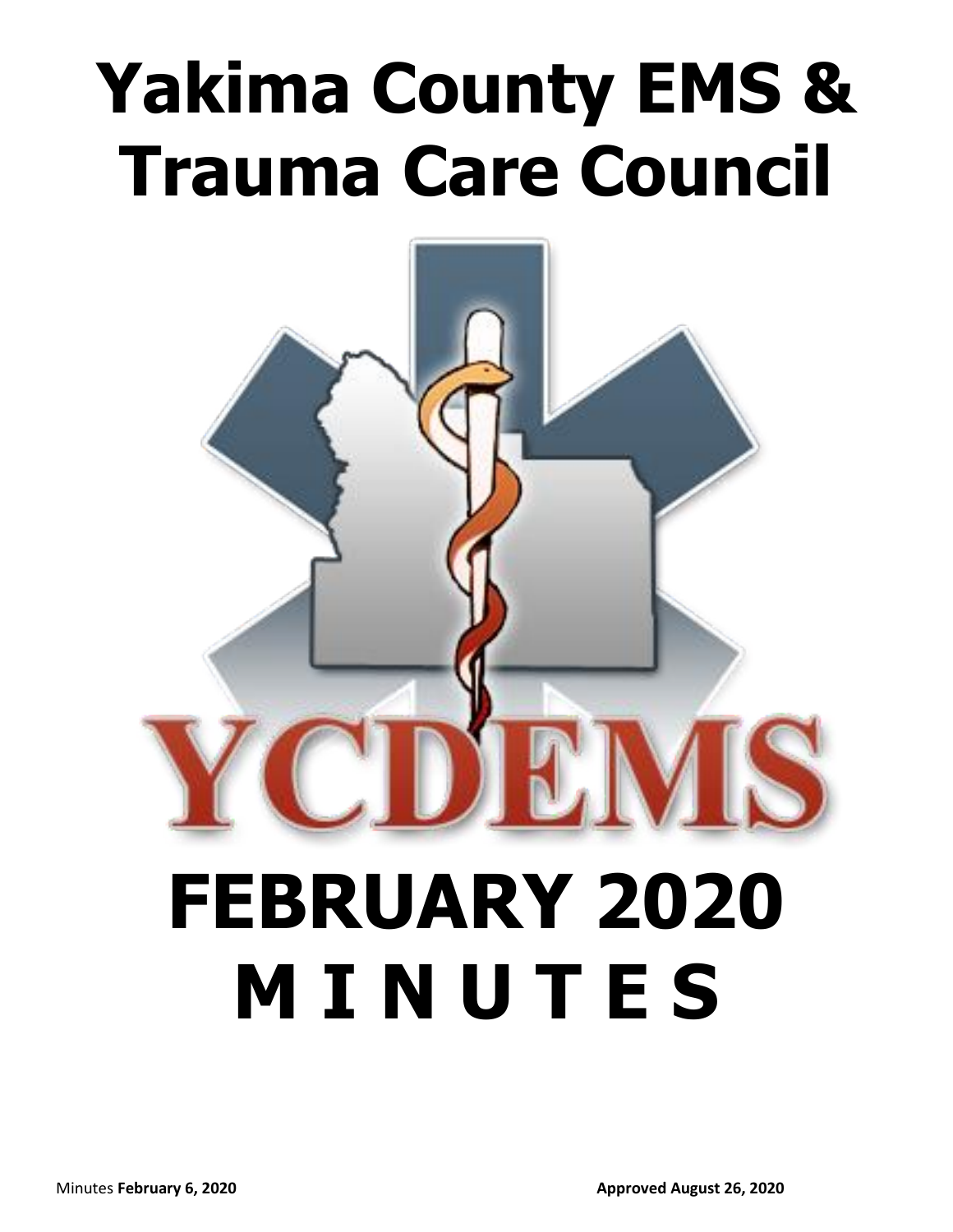



#### **Yakima County EMS & Trauma Care Council Attendance Record for January– December 2020**

|                                                                                   |                                                 |                                      |                    | Feb                |   | <b>April</b> |             | <b>June</b> |   | Aug          |    | Oct        |   | <b>Dec</b> |
|-----------------------------------------------------------------------------------|-------------------------------------------------|--------------------------------------|--------------------|--------------------|---|--------------|-------------|-------------|---|--------------|----|------------|---|------------|
| <b>Agency/Department</b>                                                          | <b>Representative</b>                           | <b>Alternate</b>                     | R                  | A                  | R | A            | R           | A           | R | A            | R  | A          | R | A          |
| Consumer                                                                          | Loren Belton,<br><b>YVCOG</b>                   | Open                                 |                    |                    |   |              |             |             |   |              |    |            |   |            |
| <b>Medical Control</b>                                                            | Kevin Hodges MPD                                | Designee                             |                    |                    |   |              |             |             |   |              |    |            |   |            |
| Elected Official (Fire<br>Commissioner/Mayor/City<br>Council Member)              | Ken Eakin, Fire<br>Commissioner,<br><b>WVFD</b> | Kay Funk, City of<br>Yakima          | X                  | X                  |   |              |             |             |   |              |    |            |   |            |
| Law Enforcement                                                                   | Open                                            | Open                                 |                    |                    |   |              |             |             |   |              |    |            |   |            |
| <b>Yakima County Training</b><br>Officer's Association                            | Jim Johnston, West<br>Valley FD                 | Open                                 |                    |                    |   |              |             |             |   |              |    |            |   |            |
| Yakima County 9-1-1                                                               | Brad Coughenour,<br>SunCom 911                  | Stacey Garcia,<br>SunCom 911         | X                  |                    |   |              |             |             |   |              |    |            |   |            |
| Yakima County Department<br>of Emergency Medical                                  | Tony Miller, ES<br>Director                     | Open                                 | X                  |                    |   |              |             |             |   |              |    |            |   |            |
| <b>Services</b>                                                                   | Diane Koch,<br>Secretary                        | None                                 | $\pmb{\mathsf{X}}$ |                    |   |              |             |             |   |              |    |            |   |            |
| <b>UPPER VALLEY REPRESENTATIVES</b>                                               |                                                 |                                      |                    |                    |   |              |             |             |   |              |    |            |   |            |
| <b>Agency/Department</b>                                                          | Representative                                  | <b>Alternate</b>                     |                    | Feb                |   | <b>April</b> | <b>June</b> |             |   | Aug          |    | <b>Oct</b> |   | <b>Dec</b> |
|                                                                                   |                                                 |                                      | R                  | A                  | R | A            | R           | A           | R | A            | R. | A          | R | A          |
| <b>Fire Service</b>                                                               | Ken Frazier, Gleed<br><b>FD</b>                 | Gary Hanna,<br>Selah FD              | X                  | X                  |   |              |             |             |   |              |    |            |   |            |
| Hospital (Nursing<br>Administration)                                              | Tammy Pettis,<br>Virginia Mason<br>Memorial     | Open                                 | X                  |                    |   |              |             |             |   |              |    |            |   |            |
| <b>Ambulance Service</b><br>(alternate each year<br>between ambulance<br>services | Dave Lynde, AMR                                 | Brian Ireton, ALS                    |                    | X                  |   |              |             |             |   |              |    |            |   |            |
|                                                                                   |                                                 | <b>LOWER VALLEY REPRESENTATIVES</b>  |                    |                    |   |              |             |             |   |              |    |            |   |            |
| <b>Agency/Department</b>                                                          | Representative                                  | <b>Alternate</b>                     |                    | Feb                |   | <b>April</b> | <b>June</b> |             |   | Aug          |    | Oct        |   | <b>Dec</b> |
|                                                                                   |                                                 |                                      | R                  | A                  | R | A            | R           | A           | R | $\mathbf{A}$ | R  | A          | R | A          |
| <b>Fire Service</b>                                                               | Tim Smith,<br>Toppenish FD                      | Joel Byam, FD<br>#5, Chair           | $\overline{X}$     | $\pmb{\mathsf{X}}$ |   |              |             |             |   |              |    |            |   |            |
| Hospital (Nursing<br>Administration)                                              | Open Astria<br>Toppenish Hospital               | Open Astria<br>Sunnyside<br>Hospital |                    |                    |   |              |             |             |   |              |    |            |   |            |
| Ambulance Service                                                                 | Wayne Guckert,<br>WSA, Chair-Elect              | Ken Anderson,<br><b>SSFD</b>         | X                  | X                  |   |              |             |             |   |              |    |            |   |            |
| <b>EX-OFFICIO MEMBERS</b>                                                         |                                                 |                                      |                    |                    |   |              |             |             |   |              |    |            |   |            |
| <b>Agency/Department</b>                                                          |                                                 | Representative                       |                    | Feb                |   | <b>April</b> |             | <b>June</b> |   | Aug          |    | Oct        |   | <b>Dec</b> |
| South Central Region EMS & Trauma Care Council                                    |                                                 | Zita Wiltgen                         |                    |                    |   |              |             |             |   |              |    |            |   |            |

**It is the responsibility of the representative to contact his/her alternate when he/she is unable to attend the meeting.**

By-Law, Article III

1.1 Each seat will select one representative and one alternate to the Board of Directors. Each seat will be permitted one representative with one vote. Alternates vote in the absence of the regular representative. All members of the Board of Directors shall be selected prior to the annual meeting for the coming year.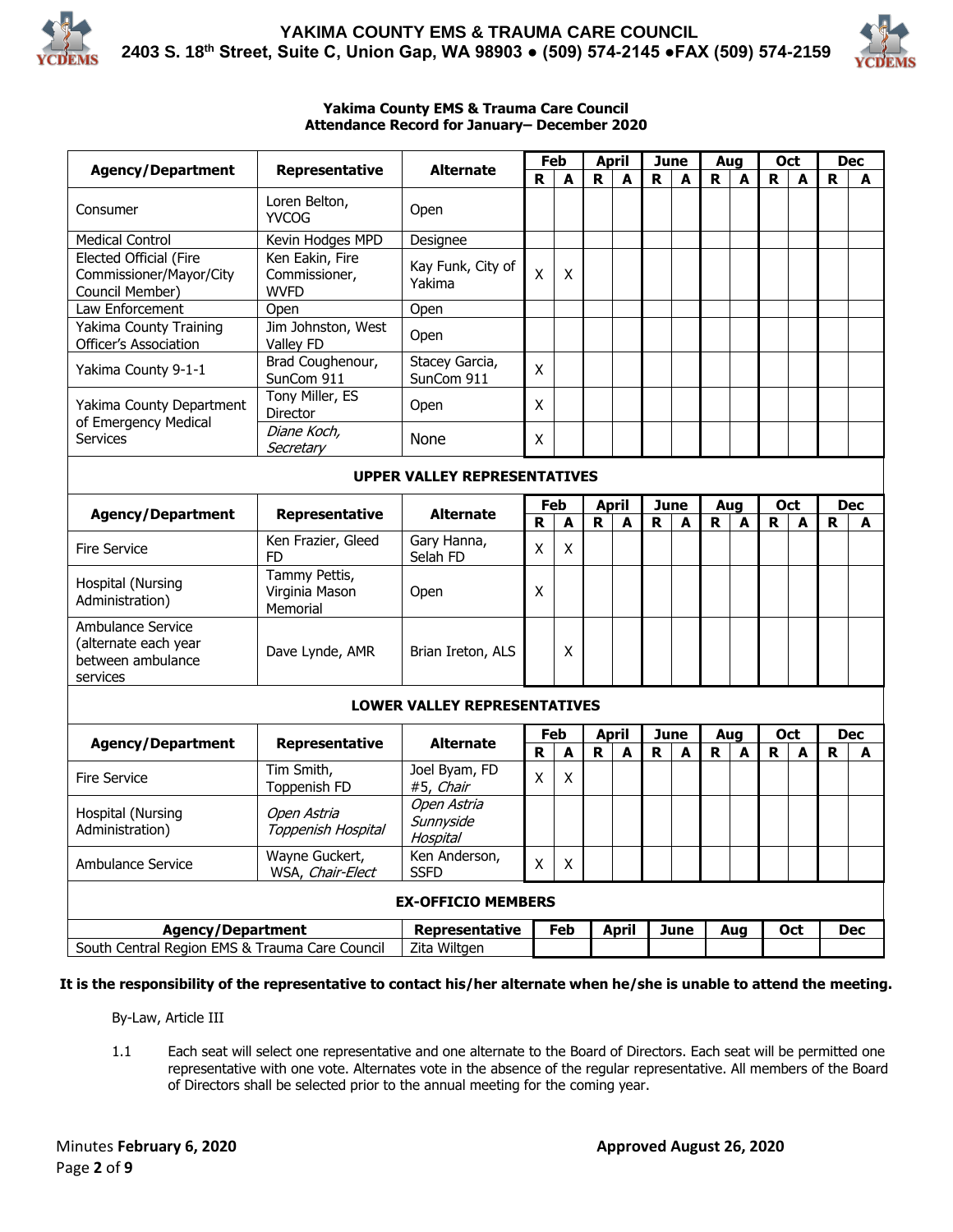

**YAKIMA COUNTY EMS & TRAUMA CARE COUNCIL 2403 S. 18th Street, Suite C, Union Gap, WA 98903 ● (509) 574-2145 ●FAX (509) 574-2159**



- **1. Roll call** with 13 present. Eight representatives and 5 alternates. One alternate was voting at this meeting.
- **2. Guests**: Nathan Johnson, local Emergency Response Coordinator with the Yakima Health District, Jonas Landstrom, Airlift Northwest and Scott Zachau, American Medical Response.

# **3. Approval and correction of minutes**.

Ken Eakin moved to approve the minutes from December 5, 2019, as sent. Wayne Guckert seconded. Motion passed.

# **4. Correspondence**

None.

# **5. Committee Reports Medical Control: Kevin Hodges**

A. QA/QI Committee is meeting monthly. Dr. Hodges is involved heavily in the committee and has changed the way it is being done.

New protocols for the County have been sent to State for approval.

He is coming up on his 6 months as interim MPD. The State, Dr. Hodges and Tony will be meeting soon to determine if Dr. Hodges will stay permanently.

# **Regional Council: Scott Zachau for Dave Lynde**

A. Steering Committee

Secretary Weisman is starting 2 workgroups to work on the recommendations of the ACS (American College of Surgeons) assessment. On February  $27<sup>th</sup>$ , an initial workgroup will begin to establish some methodology around determining level 1 and 2 hospitals. The second workgroup will convene in March and will be looking into trauma fund finances. The committee has categorized the recommendations from the ACS assessment, as well as provided, some next steps that the Steering Committee members have been asked to review and provide comment on. These will be posted to the State website. [https://www.doh.wa.gov/ForPublicHealthandHealthcareProviders/EmergencyMedicalServicesEMSSystems/EMSandTrauma/CouncilsandCommit](https://www.doh.wa.gov/ForPublicHealthandHealthcareProviders/EmergencyMedicalServicesEMSSystems/EMSandTrauma/CouncilsandCommittees/EMSandTraumaSteeringCommittee) [tees/EMSandTraumaSteeringCommittee](https://www.doh.wa.gov/ForPublicHealthandHealthcareProviders/EmergencyMedicalServicesEMSSystems/EMSandTrauma/CouncilsandCommittees/EMSandTraumaSteeringCommittee)

- B. There are 2 house bills for EMS. The first HB 2450 "Emergency medical personnel, certain fishing/hunting licenses at no charge" <https://apps.leg.wa.gov/billsummary?year=2019&billnumber=2450&initiative=false> would provide for free hunting and fishing licenses for volunteer EMS and firefighters. The second HB 2462 "Recognizing the emergency medical services personnel licensure interstate compact" <https://apps.leg.wa.gov/billsummary?year=2019&billnumber=2462&initiative=false> is regarding the state joining a PAC that would allow EMS providers to cross boarders without certification with other PAC states. Idaho does participate.
- C. Annual report and presentation from the Hospital TAC and presentation of 2016-2018 trauma designation outcomes. Discussion and approval (with minor corrections) on some rehab guidelines. Dr. Eric Cooper will remain the Chair having just been elected for the open position.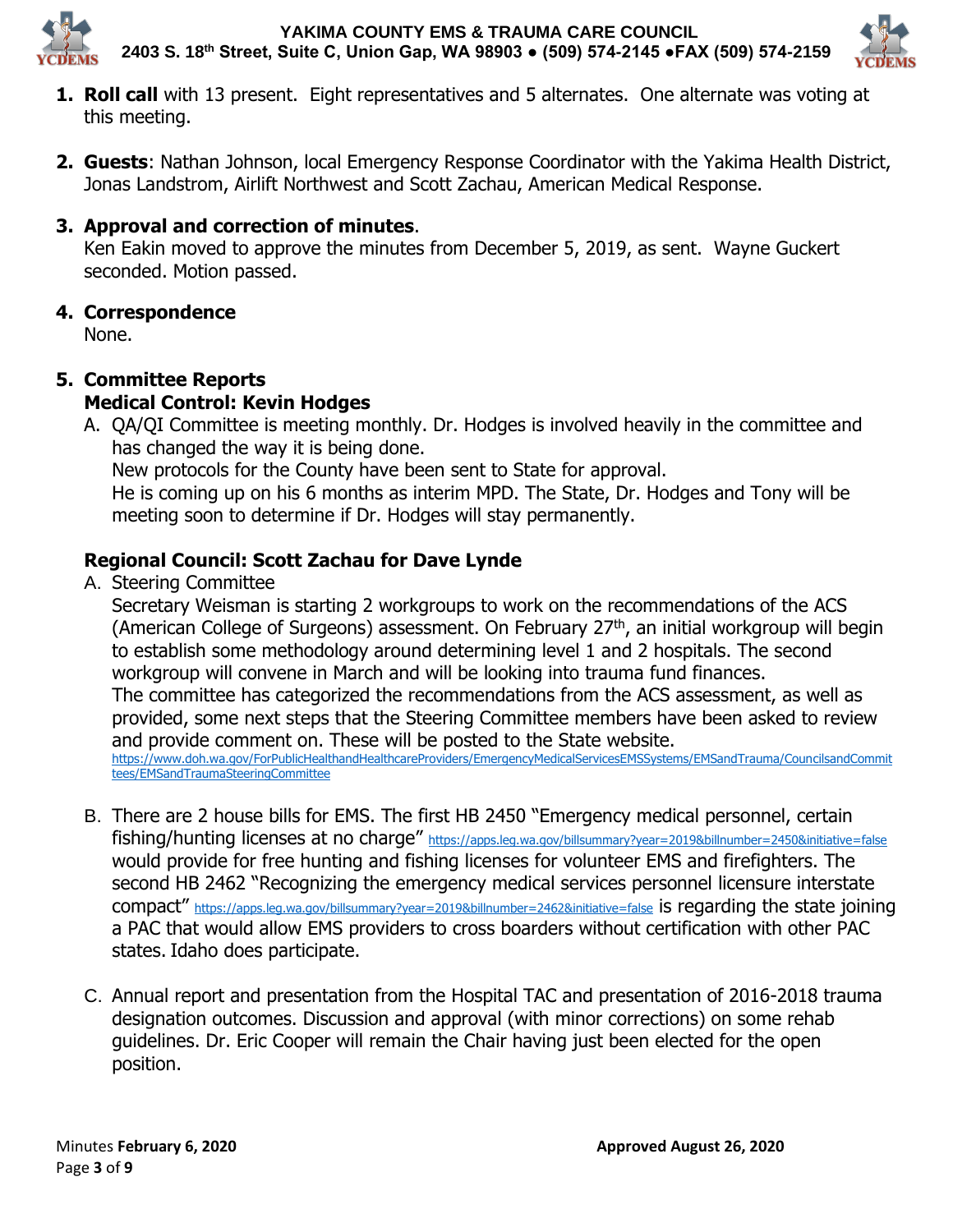

**YAKIMA COUNTY EMS & TRAUMA CARE COUNCIL 2403 S. 18th Street, Suite C, Union Gap, WA 98903 ● (509) 574-2145 ●FAX (509) 574-2159**



- D. Regional Council the members reviewed and discussed the year to come list of work in the plan:
	- i. QI SWOT (strengths, weaknesses, opportunities, threats) Analysis they are gathering information from the RAC (Regional Advisory Committee) working with the other regions (West Region for example) and identifying what DOH is looking for in this project.
	- ii. PCP (Patient Care Procedures) Revision The draft PCPs distributed via email for full Council Member review and comment. A remote work session will be coordinated to review the document in detail prior to the next region meeting.
	- iii. Regional Training Committee work met prior to the last full council meeting. The main purpose of the Training Committee is to address training related issues that take more time than is available in a regular council meeting and make recommendations to the full regional council. Discussed work in the plan; develop a grant decision matrix to justify why and how the region divides the grant funds, as well as advise on the Coverdell Grant project. The next Training Committee meeting will be scheduled prior to the March 26<sup>th</sup> Regional Council meeting.
- E. The EMS WAC Rules revision is open. DOH is holding open work sessions. All members are encouraged to participate and provide input. For more information, go to the DOH website: [https://www.doh.wa.gov/ForPublicHealthandHealthcareProviders/EmergencyMedicalServicesEMSSystems/RulesDe](https://www.doh.wa.gov/ForPublicHealthandHealthcareProviders/EmergencyMedicalServicesEMSSystems/RulesDevelopment) [velopment](https://www.doh.wa.gov/ForPublicHealthandHealthcareProviders/EmergencyMedicalServicesEMSSystems/RulesDevelopment) and this does include a link for Go to Meeting. The next meeting is February 19<sup>th</sup>. The 2020 schedule is available on line.
- F. The new RCW 70.168.090 mandates all patient contacts are reported to WEMSIS. The WEMSIS WAC rules will be opened in 2020 to define how it will be implemented: [https://www.doh.wa.gov/ForPublicHealthandHealthcareProviders/EmergencyMedicalServicesEMSSystems/EMSand](https://www.doh.wa.gov/ForPublicHealthandHealthcareProviders/EmergencyMedicalServicesEMSSystems/EMSandTrauma/WEMSIS) [Trauma/WEMSIS](https://www.doh.wa.gov/ForPublicHealthandHealthcareProviders/EmergencyMedicalServicesEMSSystems/EMSandTrauma/WEMSIS)
- G. National Registry NREMT testing vouchers are still available through the DOH. Remember the voucher must be completed and submitted *before* the NREMT exam is paid for: [https://www.doh.wa.gov/ForPublicHealthandHealthcareProviders/EmergencyMedicalServicesEMSSystems/EMSEdu](https://www.doh.wa.gov/ForPublicHealthandHealthcareProviders/EmergencyMedicalServicesEMSSystems/EMSEducationandTraining/NationalRegistryInformation) [cationandTraining/NationalRegistryInformation.](https://www.doh.wa.gov/ForPublicHealthandHealthcareProviders/EmergencyMedicalServicesEMSSystems/EMSEducationandTraining/NationalRegistryInformation) The voucher information is towards the bottom of the page.

# **SunCom 911 – Brad Coughenour**

Representative Gina Mosbrucker is still reaching out to the military division going along with the Travis Bill. Trying to find funding for a pilot project for *Smart 911*, which would allow families to register family members who may need additional help/care due having autism, dementia or other special health care concerns. Yakima County will probably be one of the places for the pilot project.

It is still a struggle to get the EMD training. We are going to have it here this time and have 4 people. That is the one slow up, as the dispatchers cannot use the EMD protocols until they have been trained.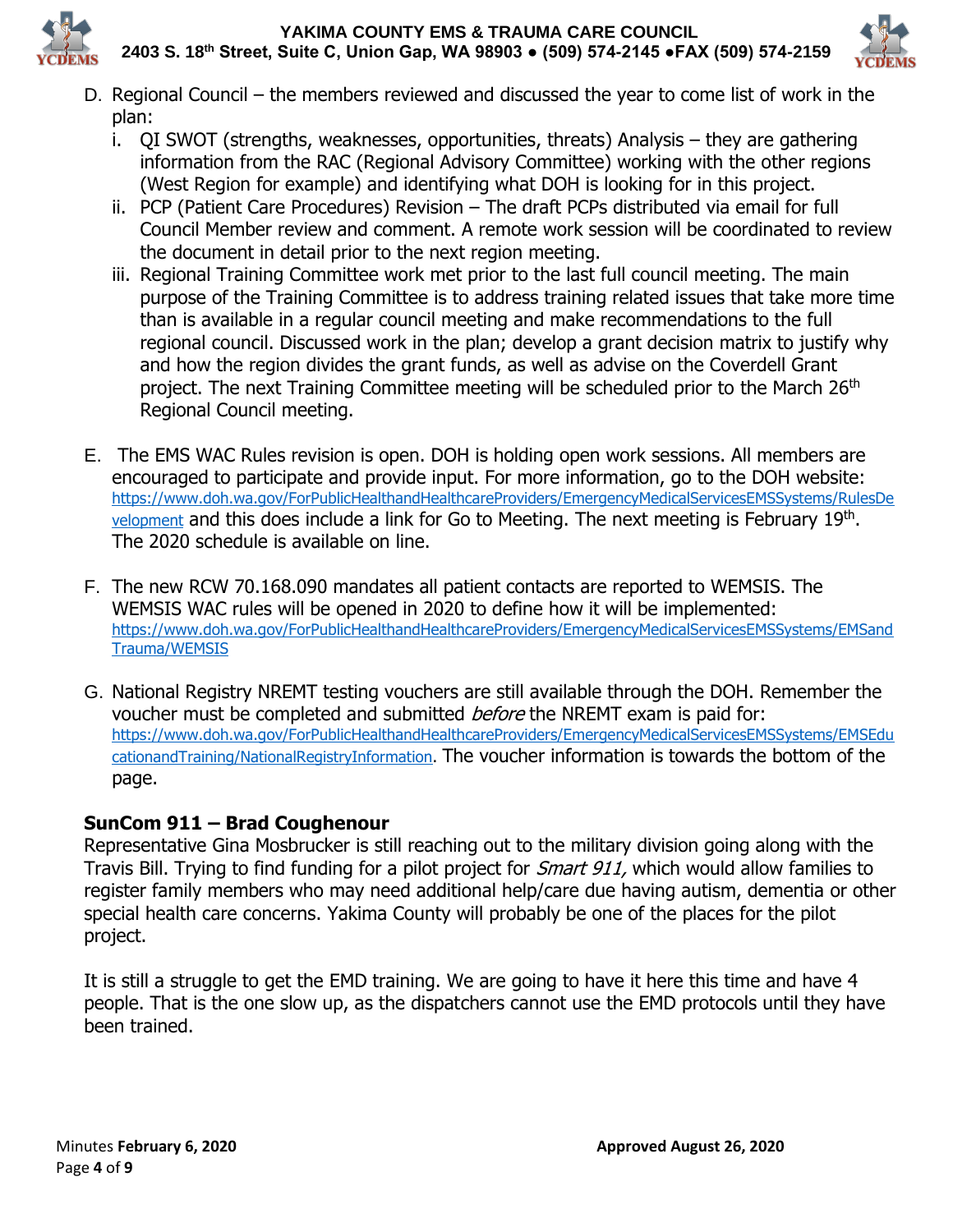



Tony reported that the Nurse Help Line, which dispatch transfers some calls to for patient advice, is raising the rate per-call from \$20 to \$60. We have until March to decide, if we wish to keep the service going. During the last fire chiefs meeting, the chiefs voted not to renew contract.

## **Department of EMS: Tony Miller**

- A. Next week the open WACs meeting will be discussing OTEP. Tony will be attending in person to ensure knowledge of what may be changing.
- B. In January the EMT Course started with 22 students. Two students dropped out due to conflicts with work schedule after the first night. Most of the students are doing well and are in the 90s for test scores. The students are enjoying practicals and getting to spend more time on each skill. It has worked well cutting the number of students back down to 25.
- C. Training report November-December, we provided 331 students with 97 hours of training. Report attached.
- D. OTEP Modules 1 and 2 are out. Modules 3 and 4 have been filmed and are being edited. Pharmacology there are new BLS drugs being added: Tylenol, Zofran, and Benadryl. Bleeding and Shock the EMTs will be trained to use Combat Dressing and packing wounds.

## **6. Old Business:** None

## **7. New Business:**

A. Closure of Astria Regional Medical Center – Tony reported that he and Virginia Mason Memorial were on phone the day that Astria closed. Tammy reported that they had up to 333 before Astria closed, but it has been remaining, since the closure around 260-275 it is kind of manageable, but they have hall beds and CT hold beds. The hospital has put plans into place, such as initiating a "code purple" where everyone has to be evaluated upstairs.

One of the main things that they are still struggling with is transfers. If they are full upstairs, then ER starts backing up and patients need to be transferred out. They have increased the staffing in the ER. Still working on staffing upstairs and working on approving more beds upstairs.

Kay Funk commented that this was a failure of all 3 parts of branches of government, legislative, executive (DOH), and judicial  $-$  it seemed that the judge didn't give any respect that this is not the property of John Gallagher, it is a tax reorganization with a mandate for community service. She stated she had some ideas about working on this issue.

Bids came out today on facility as a whole and contents.

B. Application for reappointment of Tony Miller to the Regional Council. Tammy Pettis made a motion to approve Tony's reappointment. Seconded by Wayne Guckert. Motion passed.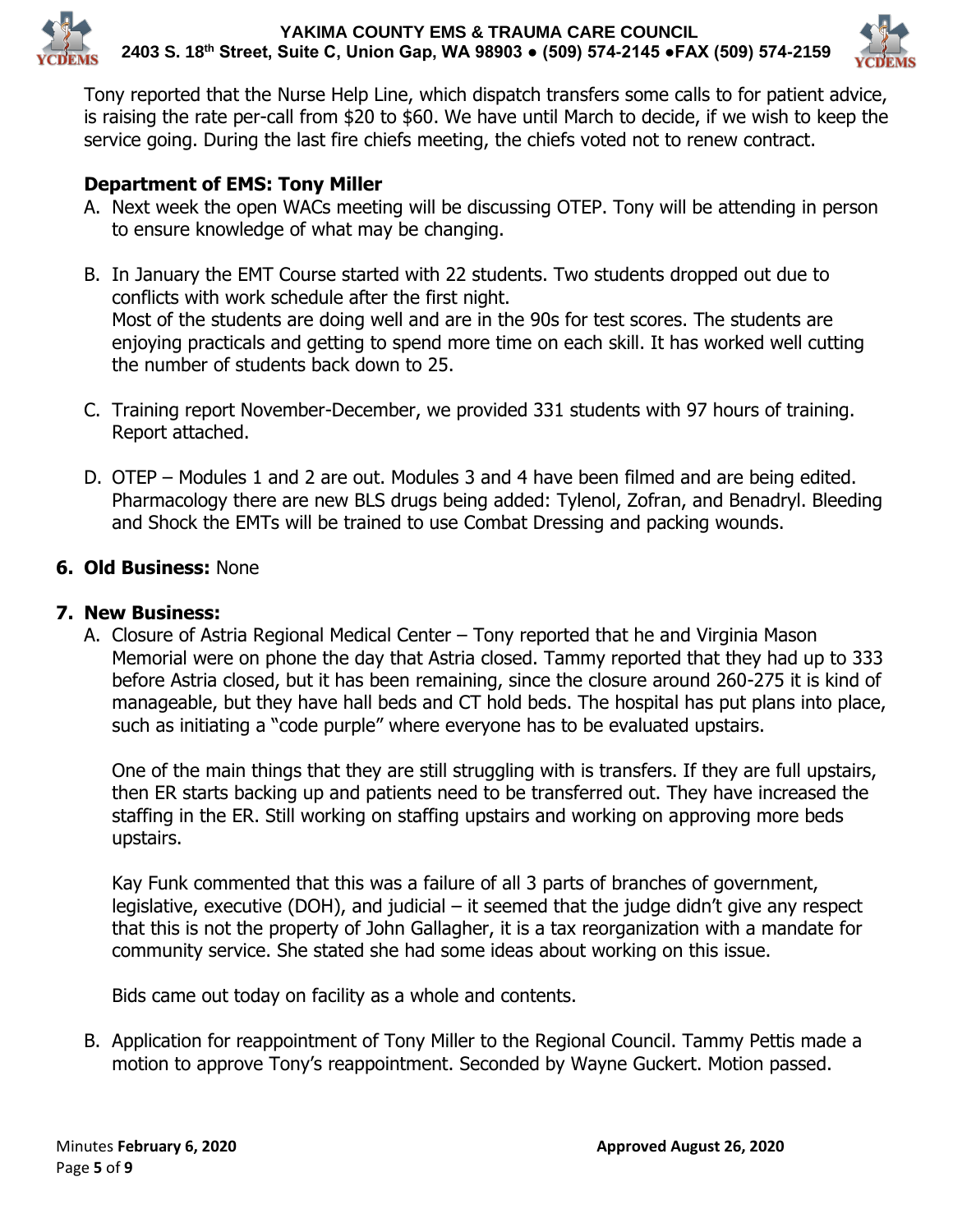



C. Tony introduced Nathan Johnson, Emergency Response Coordinator, Yakima County Health District. Tony made a motion that Nathan be added to the agenda under Council reports. Seconded by Brian Ireton. Motioned passed.

Nathan's report – Hepatitis A outbreak that is still going on in Yakima County. We currently have 35 cases and the first death associated with hepatitis A was announced. Incident management team activated in November. Using 2 incubation periods, must have at least 100 days since the last case before they can declare the outbreak over. Working with community providers to provide vaccinations. This has affected mostly the homeless and/or illicit drug user population.

Emergency Management and the health district collected 3 trailers from Astria that were purchased several years ago with grant funds for disasters. There was a 12 foot decon one, an 18 foot decon and an 18 foot alternate care facility trailer. An inventory was done. Tony and Nathan have some good ideas on what should be done with the trailers. For instance using the 12 foot decon one as a mass care unit kept in the Lower Valley for fire districts. The conversations are still happening.

Monday table top exercise with the State Department of Health, hospitals, County EMS, infection prevention. It is centered around Ebola and other special pathogens including the coronavirus. Guidance for EMS agencies regarding 2019-Novel Coronavirus has been sent out from the Washington State Department of Health, and if you have not received that, contact Nathan Johnson.

Kay Funk has a question regarding the Hepatitis A death as it is usually not a lethal disease. Nathan doesn't have exact information on how long the patient was sick, in hospital or other health issues. Hepatitis A was a contributing factor in the patient's death. Other outbreaks are happening throughout the State and most have reported deaths associated with the outbreak.

D. Disaster Medical Control Centers (DMCC) – The Redi Health Care Coalition, which is the east side of the state has started Disaster Medical Control Centers (DMCC), These are different than Medical Control. It is only activated during disasters. Kadlec in the Tri-Cities is a DMCC for their area. Virginia Mason Memorial has been asked to be the DMCC for Yakima and Kittitas counties and maybe parts of Klickitat. During a big event the DMCC will activate and call surrounding hospitals for bed counts and what type of patients each hospital can take (i.e., 6 reds, 5 yellows, 10 greens). If it exceeds our area, then they would call hospitals outside the area, such as Kadlec, to see what they can take.

Tony, Tammy and Nathan all went down to Kadlec while they did their monthly radio drill. Once a month a different fire department/district calls in (this is scripted) and then the hospital activates the DMCC and starts calling to determine beds. The charge nurse will become the coordinator and work with transport officer from fire. During the drill, the charge nurse stayed on the phone with one hospital for 15 minutes before she had an answer, and the fire department stayed on the phone the whole time. At the end, they still had 9 reds and at that point they would start reaching out to hospitals outside of their area such as Virginia Mason Memorial and Walla Walla.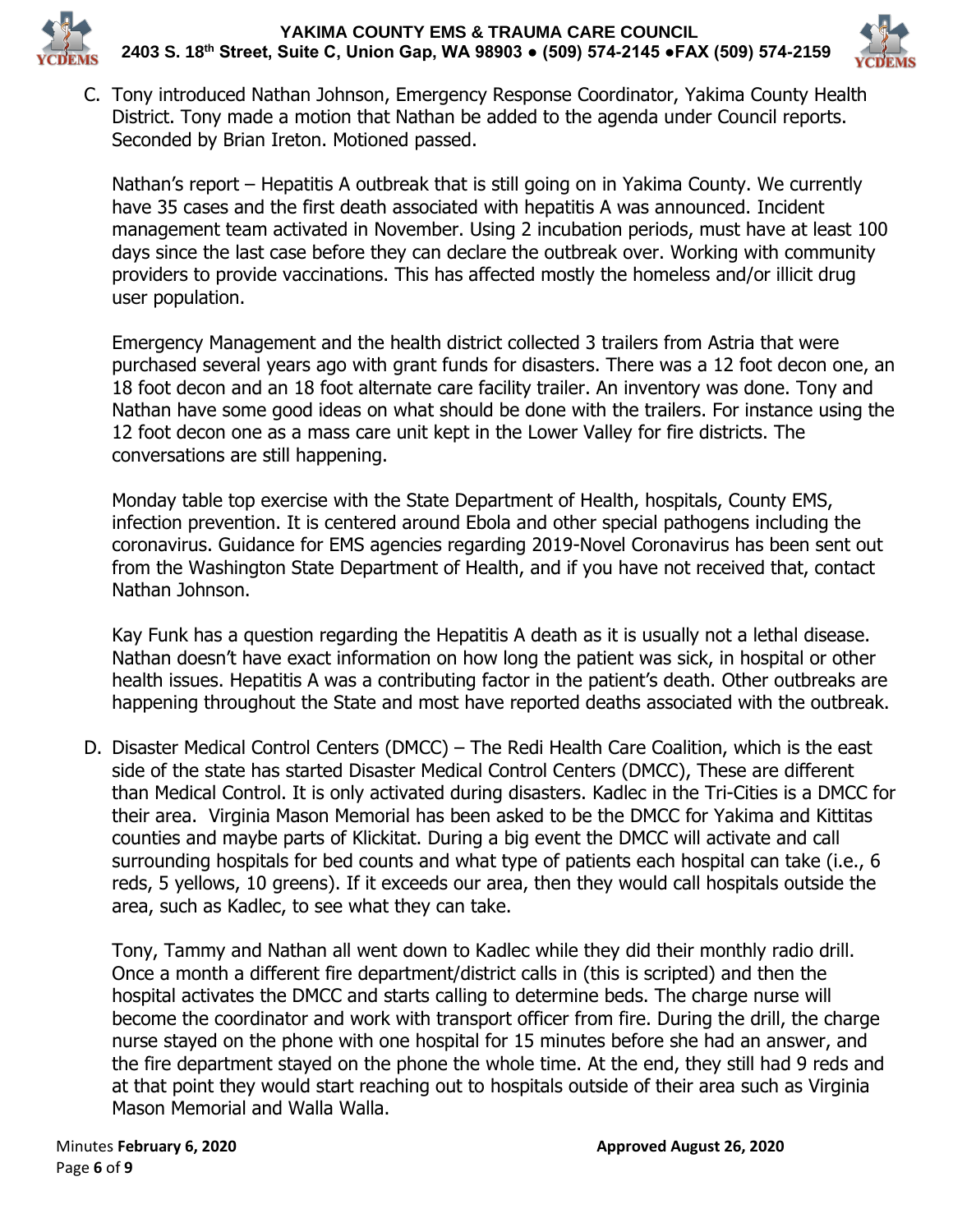



Monthly drills are good because the hospital and the fire departments get their training. Virginia Mason Memorial is getting set up and plans to start drills in March. Tony will be attending the fire chiefs meeting to get all of the fire departments involved. It is a good learning opportunity and helps to improve communications between EMS/Fire and hospitals.

# **8. Good of the Order**

- **9.** Next Meeting: **April 2, 2020 at 13:30,** 2403 S. 18<sup>th</sup> Street, Classroom B, Union Gap **June 4, 2020 at 13:30 August 6, 2020 at 13:30 October 1, 2020 at 13:30 December 3, 2020 at 13:30**
- **10.** Ken Eakin motioned to adjourn meeting, Brian Ireton seconded. Motion carried.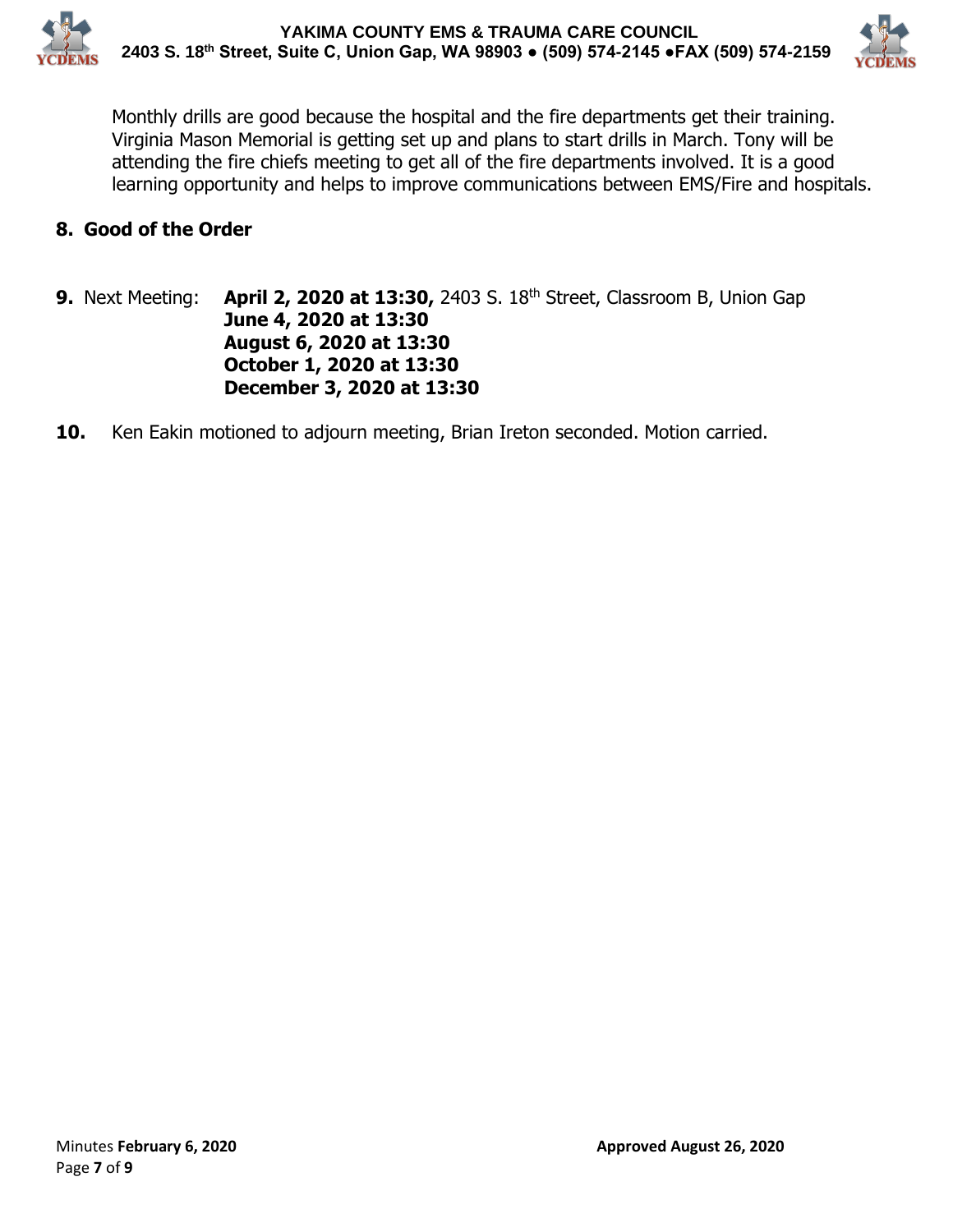



## **Yakima County EMS and Trauma Care Council Bi-Monthly 2019 Training Report Months: November 1, 2019 - December 31, 2019**

#### **OTEP CLASSES**

| <b>Date</b> | <b>Class</b>                               | Location                  | <b>Students</b> | <b>Hours</b>   |
|-------------|--------------------------------------------|---------------------------|-----------------|----------------|
|             | 2019 Skills Workshop A (Mod 1 & 2) Makeups |                           | 7               | 2              |
| 11/2/2019   | 2019 Skills Workshop B (Mod 3 & 4) Makeups | FD #5, St #5 & 7 @ Sawyer | 10              | 2              |
|             | 2019 Skills Workshop A (Mod 1 & 2) Makeups |                           | 6               | $\overline{2}$ |
| 11/13/2019  | 2019 Skills Workshop C (Mod 5&6)           | Naches Hts FD             | 9               | $\overline{2}$ |
| 11/13/2019  | 2019 ILS Skills Workshop C (Mod 5&6)       | Naches Hts FD             | 1               | 1              |
| 11/18/2019  | 2019 Skills Workshop C (Mod 5&6)           | Yakima FD, Station #91    | 16              | $\overline{2}$ |
| 11/18/2019  | 2019 Skills Workshop C (Mod 5&6)           | Yakima FD, Station #94    | 15              | $\overline{2}$ |
| 11/18/2019  | 2019 Skills Workshop C (Mod 5&6)           | East Valley FD            | 5               | $\overline{2}$ |
| 11/19/2019  | 2019 Skills Workshop C (Mod 5&6)           | East Valley FD            | 17              | $\overline{2}$ |
| 11/19/2019  | 2019 Skills Workshop C (Mod 5&6)           | <b>Highland FD</b>        | 10              | $\overline{2}$ |
| 11/20/2019  | 2019 Skills Workshop C (Mod 5&6)           | Yakima FD, Station #91    | 14              | $\overline{2}$ |
| 11/20/2019  | 2019 Skills Workshop C (Mod 5&6)           | Yakima FD, Station #94    | 10              | $\overline{2}$ |
| 11/22/2019  | 2019 Skills Workshop C (Mod 5&6)           | Yakima FD, Station #91    | 11              | $\overline{2}$ |
| 11/22/2019  | 2019 Skills Workshop C (Mod 5&6)           | Yakima FD, Station #94    | 10              | $\overline{2}$ |
| 11/22/2019  | 2019 Skills Workshop C (Mod 5&6)           | East Valley FD            | 3               | $\overline{2}$ |
|             | 2019 Skills Workshop A (Mod 1&2) Makeup    |                           | $\overline{7}$  | $\overline{2}$ |
| 11/23/2019  | 2019 Skills Workshop B (Mod 3&4) Makeup    | Selah FD, St #21          | 5               | $\overline{2}$ |
|             | 2019 Skills Workshop C (Mod 3&4) Makeup    |                           | 13              | 2              |
| 12/11/2019  | 2019 Skills Workshop C (Mod 5&6)           | Gleed FD                  | $\overline{7}$  | 2              |
|             | 2019 Skills Workshop A (Mod1&2) Makeups    |                           | 9               | $\overline{2}$ |
| 12/16/2019  | 2019 Skills Workshop B (Mod 3&4) Makeups   | Yakima Fire Dept, St# 95  | 9               | $\overline{2}$ |
|             | 2019 Skills Workshop C (Mod 5&6) Makeups   |                           | 14              | $\overline{2}$ |
|             | 2019 Skills Workshop A (Mod1&2) Makeups    |                           | 3               | $\overline{2}$ |
| 12/18/2019  | 2019 Skills Workshop B (Mod 3&4) Makeups   | Yakima Fire Dept, St #95  | 5               | $\overline{2}$ |
|             | 2019 Skills Workshop C (Mod 5&6) Makeups   |                           | 13              | $\overline{2}$ |
|             | 2019 Skills Workshop A (Mod1&2) Makeups    |                           | 1               | $\overline{2}$ |
| 12/20/2019  | 2019 Skills Workshop B (Mod 3&4) Makeups   | Yakima Fire Dept, St #95  | $\overline{7}$  | $\overline{2}$ |
|             | 2019 Skills Workshop C (Mod 5&6) Makeups   |                           | 12              | $\overline{2}$ |
|             |                                            | <b>TOTALS</b>             | 249             | 55.0           |
|             |                                            | <b>AVERAGES</b>           | 8.89            | 1.96           |

### **IN HOUSE OTEP CLASSES (MAKEUPS)**

| <b>Date</b> | <b>Class</b>                             | Location   | <b>Students</b> | <b>Hours</b> |
|-------------|------------------------------------------|------------|-----------------|--------------|
| 11/9/2019   | 2017 Workshop C Makeup                   | Sawyer     |                 | 2            |
| 11/9/2019   | 2018 Workshop A Makeup                   | Sawyer     | 2               | 2            |
| 11/9/2019   | 2018 Workshop B Makeup                   | Sawyer     |                 | 2            |
| 11/9/2019   | 2018 Workshop C Makeup                   | Sawyer     |                 | 2            |
| 11/13/2019  | Washington State Bloodborne Pathogens    | Yakima FD  |                 | 4            |
| 11/13/2019  | <b>Supraglottic Airway Course</b>        | Yakima FD  | 3               | 4            |
| 12/11/2019  | 2019 Skills Workshop A (Mod1&2) Makeups  | <b>AMR</b> |                 |              |
| 12/11/2019  | 2019 Skills Workshop C (Mod 5&6) Makeups | <b>AMR</b> | 3               |              |
| 12/12/2019  | 2019 Skills Workshop A (Mod1&2) Makeups  | <b>AMR</b> | ົ               |              |

#### **continued next page**